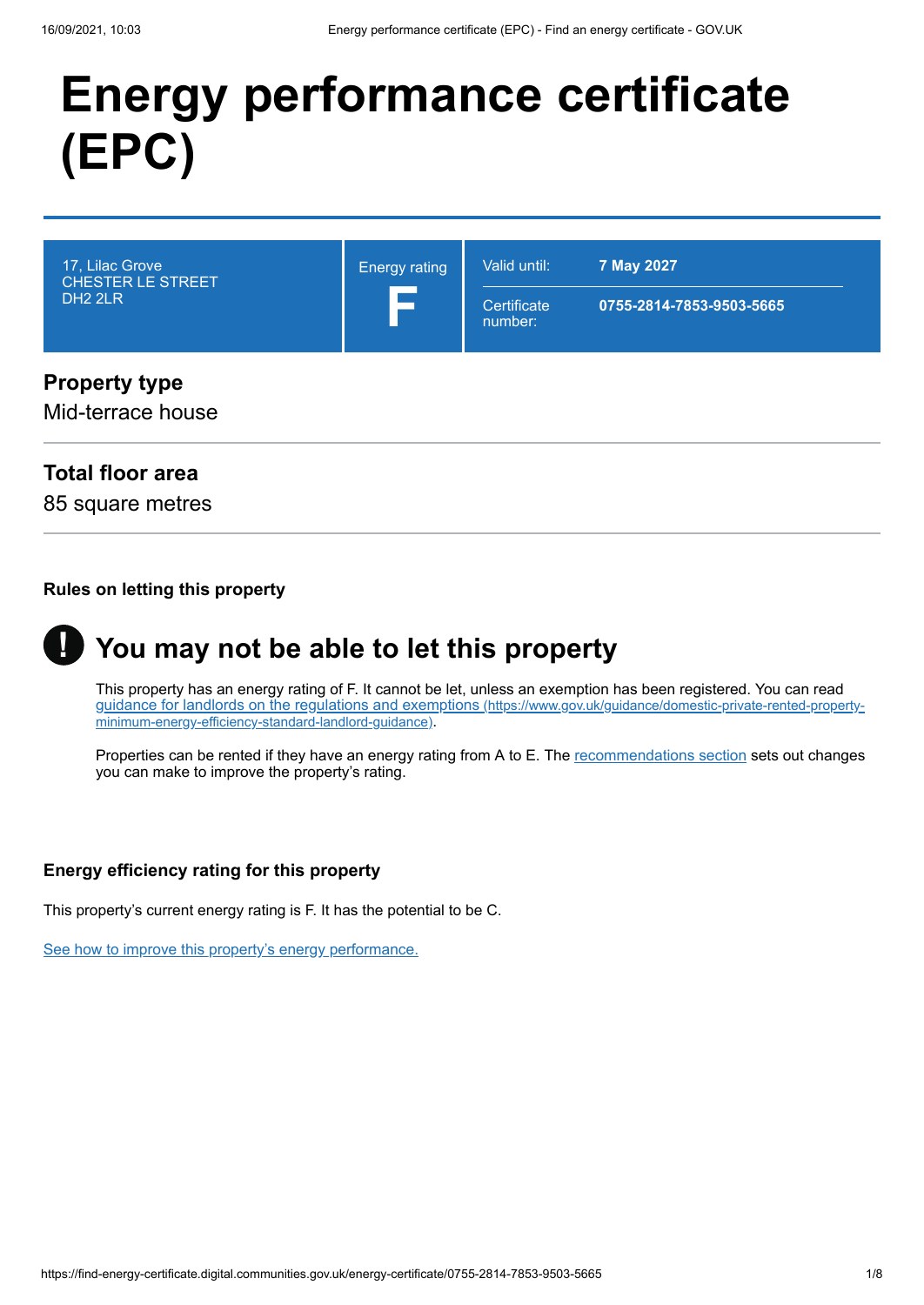| <b>Score</b> | <b>Energy rating</b> |   | <b>Current</b> | <b>Potential</b> |
|--------------|----------------------|---|----------------|------------------|
| $92 +$       |                      |   |                |                  |
| 81-91        | Β                    |   |                |                  |
| 69-80        | $\mathbf C$          |   |                | 79   C           |
| 55-68        | D.                   |   |                |                  |
| 39-54        | Е                    |   |                |                  |
| $21 - 38$    |                      | F | $38$   F       |                  |
| $1 - 20$     |                      | G |                |                  |

The graph shows this property's current and potential energy efficiency.

Properties are given a rating from A (most efficient) to G (least efficient).

Properties are also given a score. The higher the number the lower your fuel bills are likely to be.

For properties in England and Wales:

- the average energy rating is D
- the average energy score is 60

#### **Breakdown of property's energy performance**

This section shows the energy performance for features of this property. The assessment does not consider the condition of a feature and how well it is working.

Each feature is assessed as one of the following:

- very good (most efficient)
- good
- average
- poor  $\bullet$
- very poor (least efficient)

When the description says "assumed", it means that the feature could not be inspected and an assumption has been made based on the property's age and type.

| <b>Feature</b> | <b>Description</b>                             | Rating    |
|----------------|------------------------------------------------|-----------|
| Wall           | Cavity wall, as built, no insulation (assumed) | Poor      |
| Roof           | Pitched, no insulation (assumed)               | Very poor |
| Window         | Fully double glazed                            | Average   |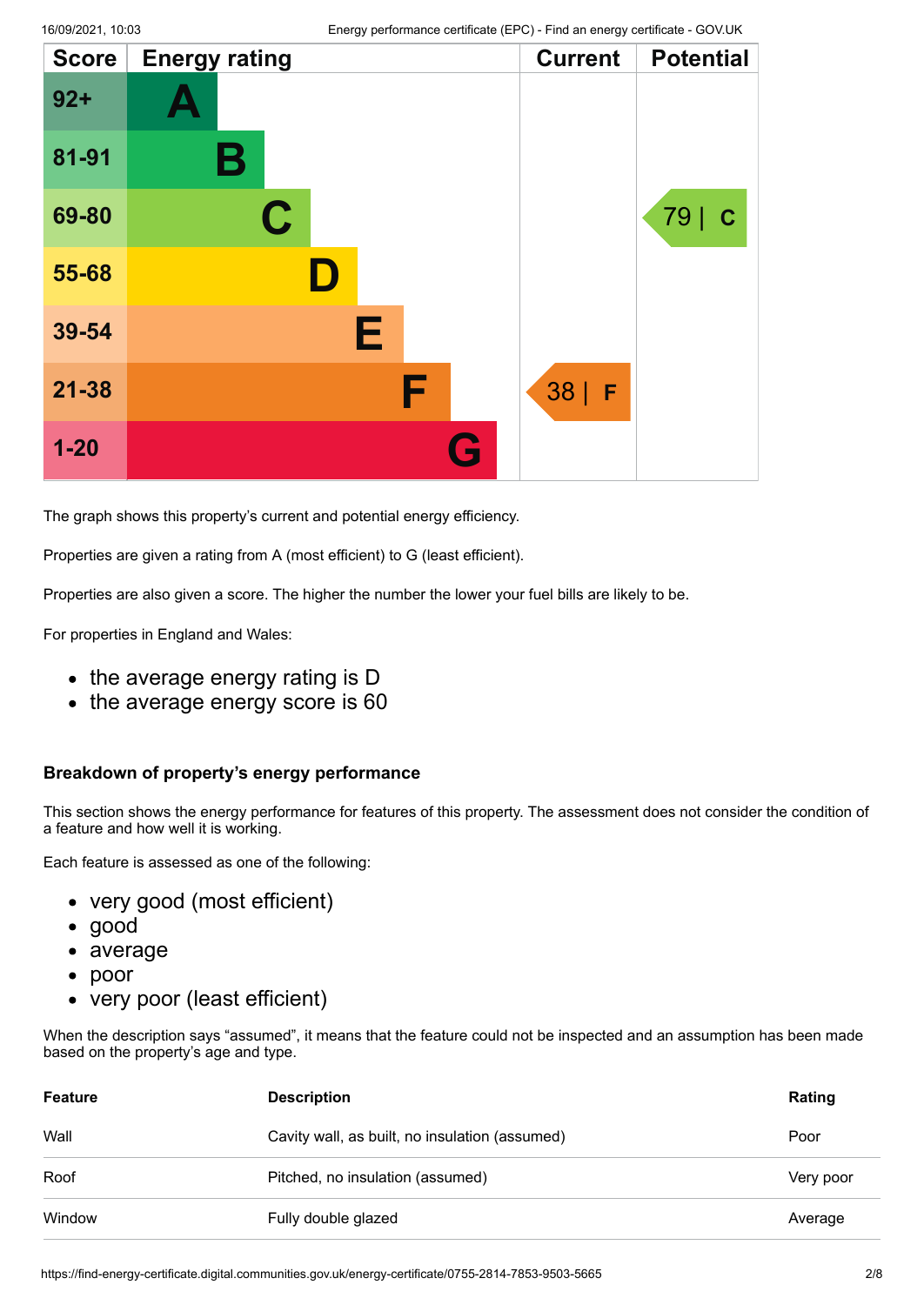16/09/2021, 10:03 Energy performance certificate (EPC) - Find an energy certificate - GOV.UK

| <b>Feature</b>       | <b>Description</b>                                  | Rating    |
|----------------------|-----------------------------------------------------|-----------|
| Main heating         | Boiler and radiators, mains gas                     | Good      |
| Main heating control | No time or thermostatic control of room temperature | Very poor |
| Hot water            | Electric immersion, standard tariff                 | Very poor |
| Lighting             | No low energy lighting                              | Very poor |
| Floor                | Suspended, no insulation (assumed)                  | N/A       |
| Secondary heating    | Room heaters, mains gas                             | N/A       |

# **Primary energy use**

The primary energy use for this property per year is 460 kilowatt hours per square metre (kWh/m2).

### What is primary energy use?

#### **Environmental impact of this property**

One of the biggest contributors to climate change is carbon dioxide (CO2). The energy used for heating, lighting and power in our homes produces over a quarter of the UK's CO2 emissions.

### **An average household produces**

### **This property produces**

6.9 tonnes of CO2

6 tonnes of CO2

## **This property's potential production**

2.5 tonnes of CO2

By making the [recommended changes](#page-3-0), you could reduce this property's CO2 emissions by 4.4 tonnes per year. This will help to protect the environment.

Environmental impact ratings are based on assumptions about average occupancy and energy use. They may not reflect how energy is consumed by the people living at the property.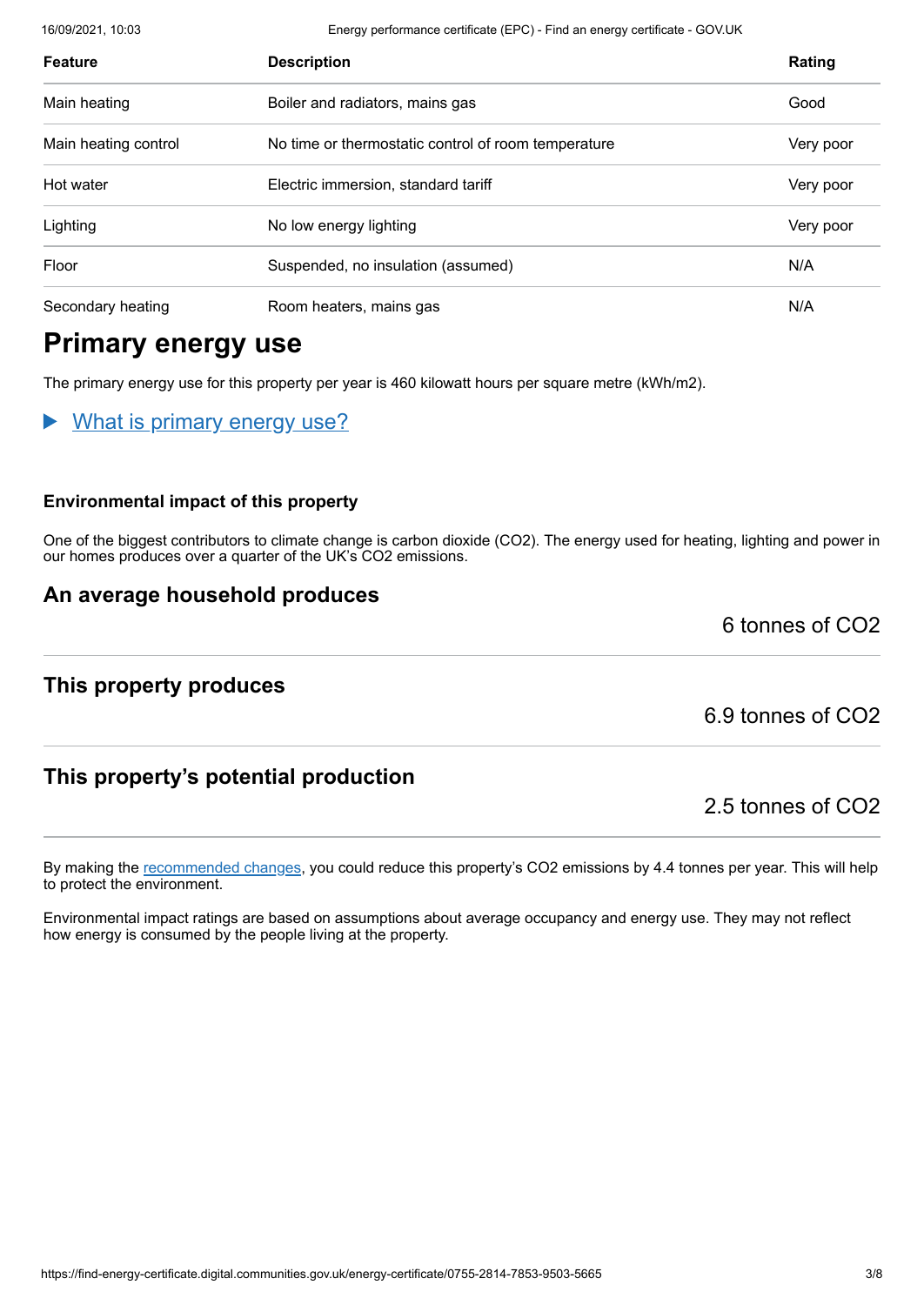#### <span id="page-3-0"></span>**How to improve this property's energy performance**

Making any of the recommended changes will improve this property's energy efficiency.

Potential energy rating **C** If you make all of the recommended changes, this will improve the property's energy rating and score from F (38) to C (79). **Recommendation 1: Cavity wall insulation** Cavity wall insulation **Typical installation cost** £500 - £1,500 **Typical yearly saving** £111 **Potential rating after carrying out recommendation 1** 41 | E **Recommendation 2: Floor insulation (suspended floor)** Floor insulation (suspended floor) **Typical installation cost** £800 - £1,200 What is an energy rating?

**Typical yearly saving**

**Potential rating after carrying out recommendations 1 and 2**

**Recommendation 3: Hot water cylinder insulation**

Increase hot water cylinder insulation

**Typical installation cost**

£15 - £30

# **Typical yearly saving**

£35

42 | E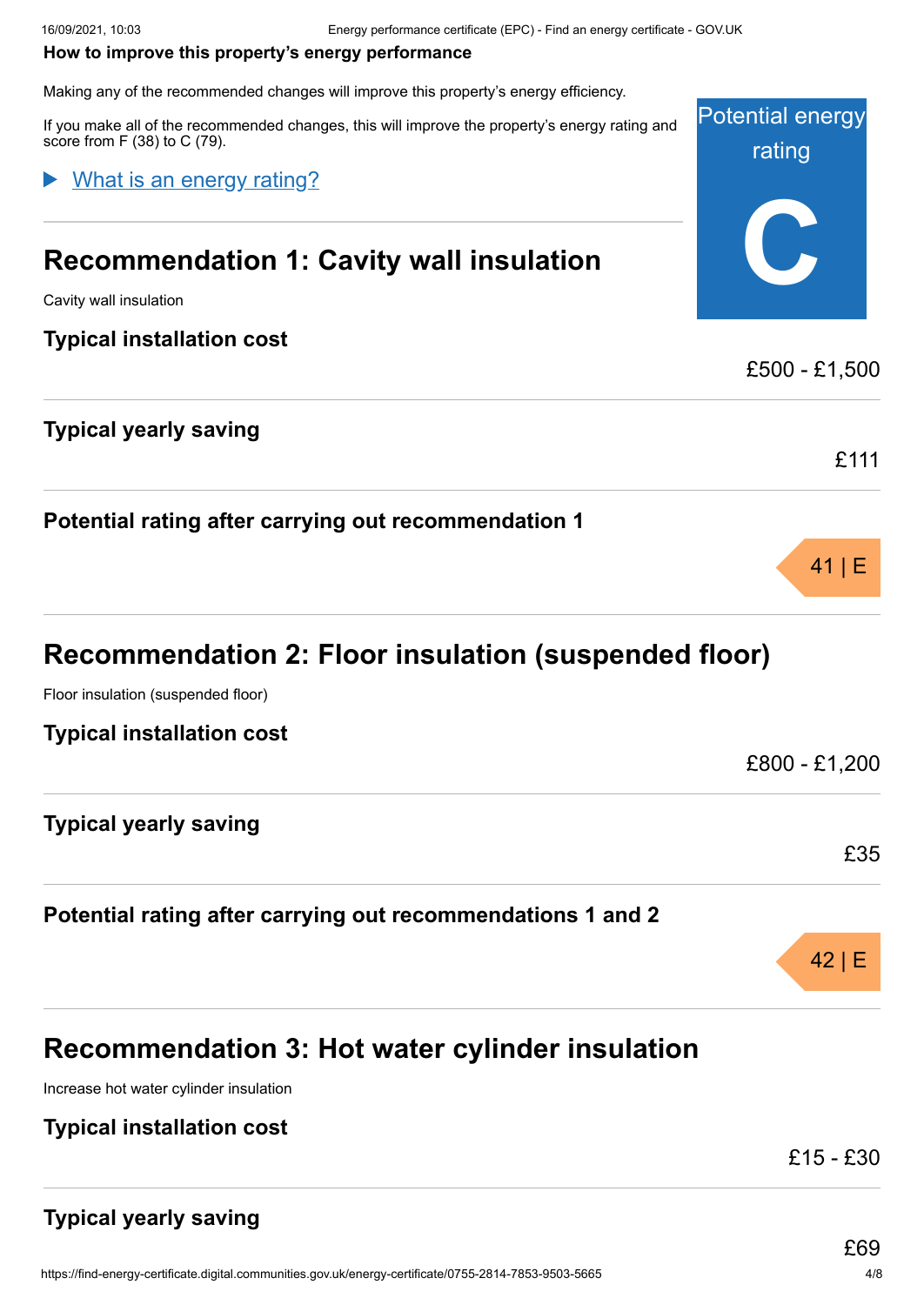### **Potential rating after carrying out recommendations 1 to 3**



£45

£45

46 | E

# **Recommendation 4: Low energy lighting**

Low energy lighting

**Typical installation cost**

**Typical yearly saving**

**Potential rating after carrying out recommendations 1 to 4**

| Recommendation 5: Heating controls (programmer, room |
|------------------------------------------------------|
| thermostat and TRVs)                                 |

Heating controls (programmer, thermostat, TRVs)

| <b>Typical installation cost</b>                           |             |
|------------------------------------------------------------|-------------|
|                                                            | £350 - £450 |
| <b>Typical yearly saving</b>                               |             |
|                                                            | £164        |
| Potential rating after carrying out recommendations 1 to 5 |             |
|                                                            |             |

# **Recommendation 6: Replace boiler with new condensing boiler**

Condensing boiler

### **Typical installation cost**

£2,200 - £3,000

53 | E

### **Typical yearly saving**

https://find-energy-certificate.digital.communities.gov.uk/energy-certificate/0755-2814-7853-9503-5665 5/8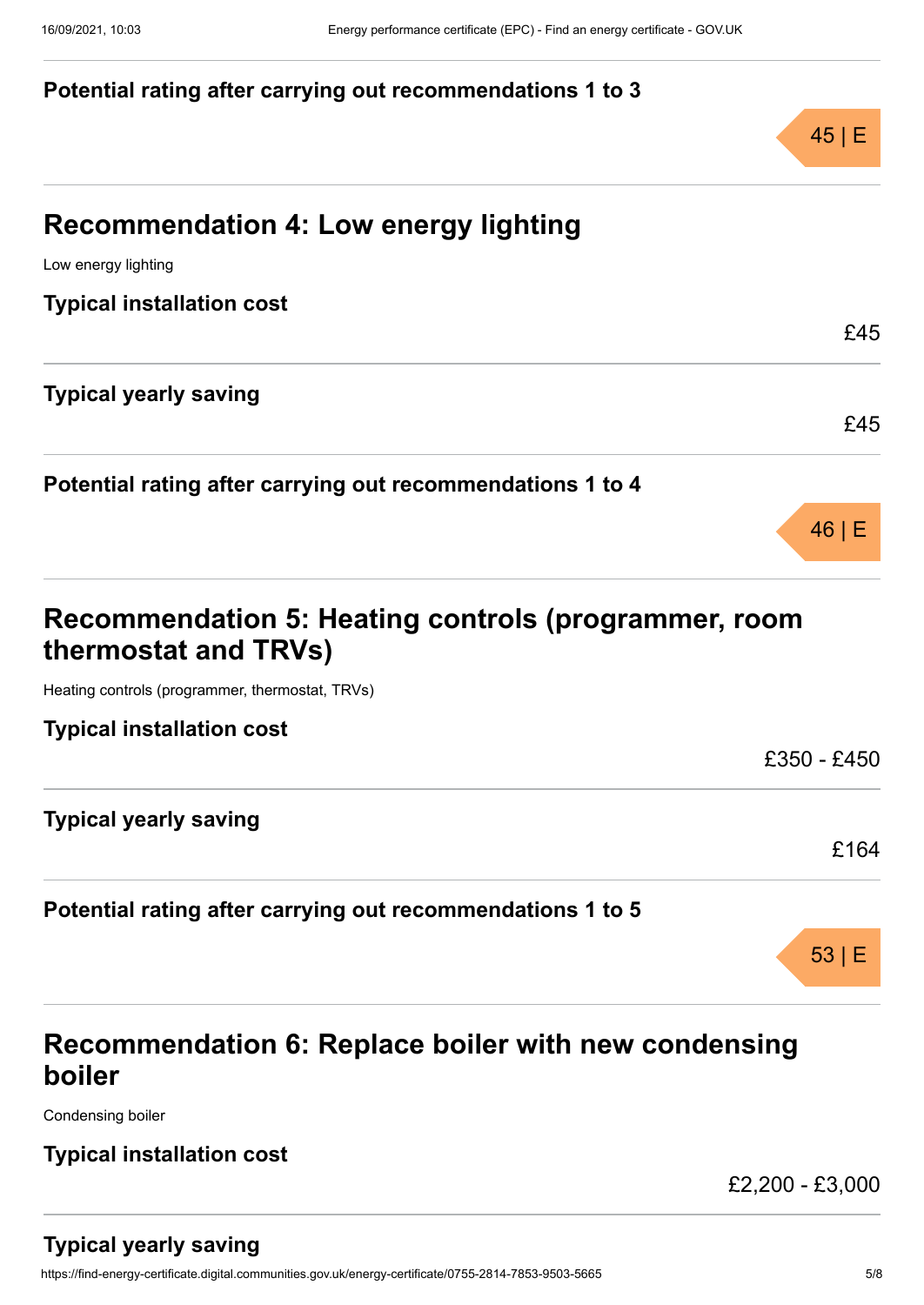

[Find energy grants and ways to save energy in your home.](https://www.gov.uk/improve-energy-efficiency) (https://www.gov.uk/improve-energy-efficiency)

**Estimated energy use and potential savings**

**Estimated yearly energy cost for this property**

£1615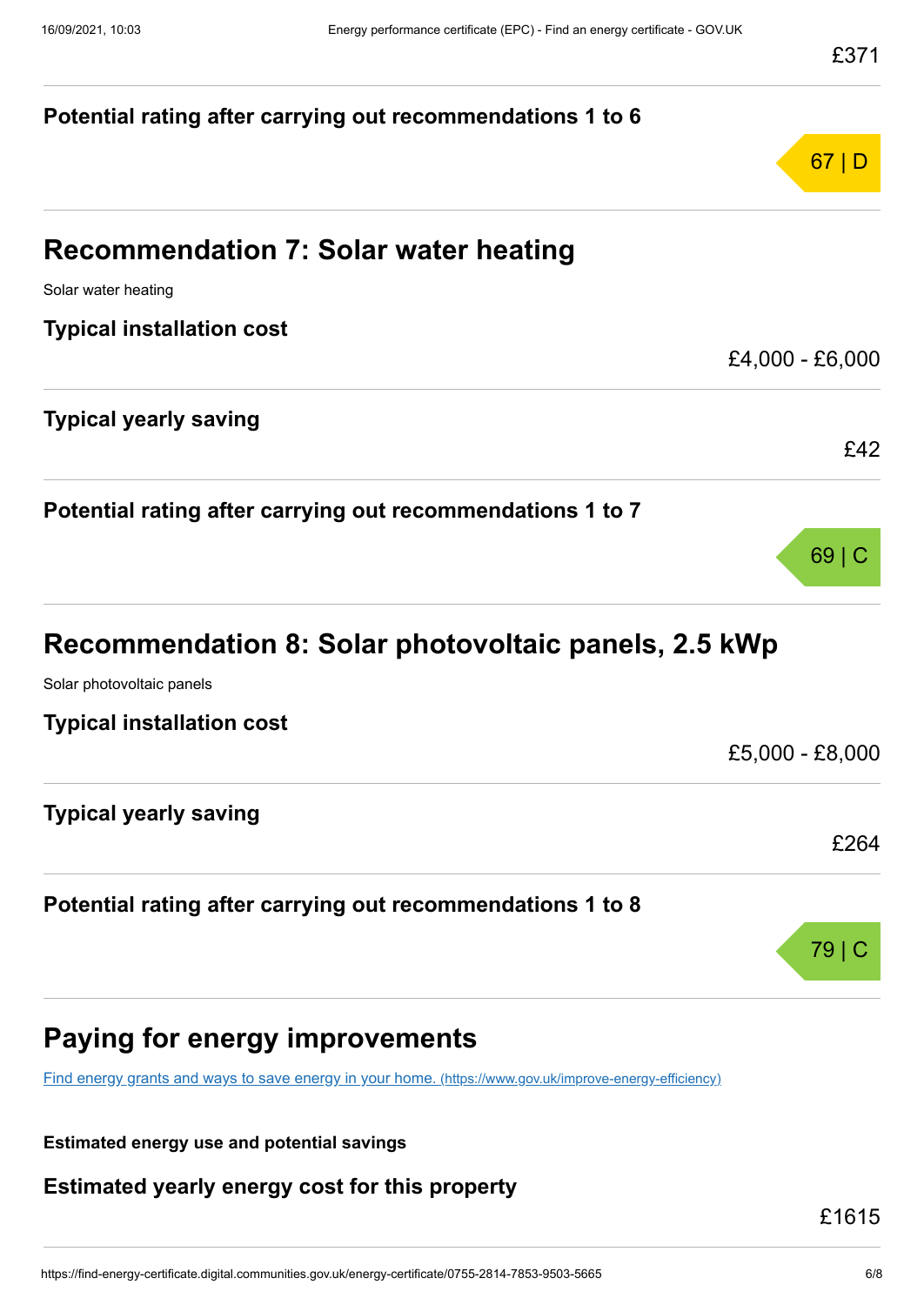# **Potential saving**

The estimated cost shows how much the average household would spend in this property for heating, lighting and hot water. It is not based on how energy is used by the people living at the property.

The estimated saving is based on making all of the recommendations in [how to improve this property's energy performance.](#page-3-0)

For advice on how to reduce your energy bills visit Simple Energy Advice [\(https://www.simpleenergyadvice.org.uk/\)](https://www.simpleenergyadvice.org.uk/).

# **Heating use in this property**

Heating a property usually makes up the majority of energy costs.

### **Estimated energy used to heat this property**

### **Space heating**

14422 kWh per year

### **Water heating**

2556 kWh per year

### **Potential energy savings by installing insulation**

| <b>Type of insulation</b>     | Amount of energy saved |
|-------------------------------|------------------------|
| <b>Loft insulation</b>        | 4613 kWh per year      |
| <b>Cavity wall insulation</b> | 1884 kWh per year      |

You might be able to receive Renewable Heat Incentive payments [\(https://www.gov.uk/domestic-renewable-heat-incentive\)](https://www.gov.uk/domestic-renewable-heat-incentive). This will help to reduce carbon emissions by replacing your existing heating system with one that generates renewable heat. The estimated energy required for space and water heating will form the basis of the payments.

#### **Contacting the assessor and accreditation scheme**

This EPC was created by a qualified energy assessor.

If you are unhappy about your property's energy assessment or certificate, you can complain to the assessor directly.

If you are still unhappy after contacting the assessor, you should contact the assessor's accreditation scheme.

Accreditation schemes are appointed by the government to ensure that assessors are qualified to carry out EPC assessments.

# **Assessor contact details**

### **Assessor's name**

Michael Robinson

### **Telephone**

01913389977